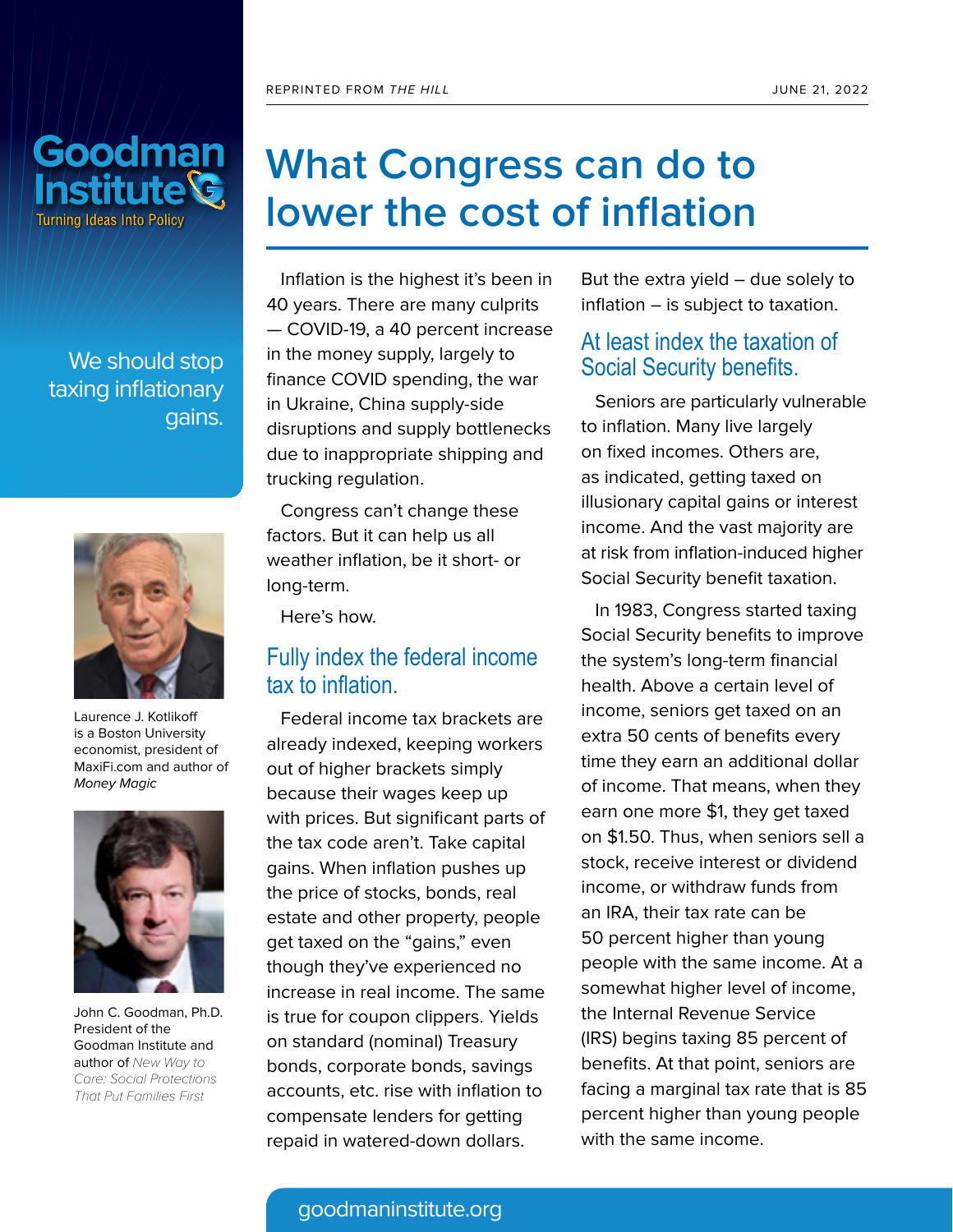#### **What Congress can do to lower the cost of inflation**

Only a small percentage of the elderly were originally affected by this tax. But the politicians left unindexed the income thresholds beyond which the first 50 percent and then 85 percent of our Social Security benefits become taxable. This left inflation free, with no act of Congress, to raise more and more retirees' nominal incomes above the thresholds, making more and more of their benefits subject to income taxation.

Today, [56 percent](https://www.google.com/search?q=share+of+the+social+security+beneficiaries+paying+federal+income+tax+on+their+benefits&rlz=1C5CHFA_enUS943US944&oq=share+of+the+social+security+beneficiaries+paying+federal+income+tax+on+their+benefits&aqs=chrome..69i57.21818j0j7&sourceid=chrome&ie=UTF-8) of Social Security recipients are taxed on their benefits. Each

percentage point of inflation raises this share. Without indexing the thresholds, all beneficiaries, rich, middleclass and poor alike, will eventually face income taxation on 85 percent of their benefits.

Some seniors are paying a tax on \$1.50 every time they earn \$1. Their tax rate is 50% higher than the rate for younger taxpayers.

from any inflation protection) have risen, rather than fallen, as inflation has picked up  $$ to compensate TIPS purchasers for facing a higher effective tax on the security's real yield.

#### Have the Treasury issue I-bonds that function as inflation-indexed annuities.

Cohort-Survivor I-Bonds would pay an inflation-indexed real return set by the Treasury. The amount that could be purchased annually would be up to, say, \$25K per person. The return, which one would start

> receiving at 65, would be higher than on standard I-Bonds because you'd only get paid if you're alive. The return set on newly issued Cohort-Survivor I-Bonds would depend on your birth

#### Tax only the real return on inflation-indexed Treasuries.

Under current law, people of all ages can buy TIPS (Treasury Inflation Protected Securities) bonds — financial assets that protect them from inflation. Unfortunately, these securities do not shield investors from the tax law. To repeat, in periods of high inflation, the investors get higher returns but are forced to pay taxes on this phantom "income." That means investing in TIPS is a terrible tax move if inflation continues to run high — since every penny of inflation protection income will be taxed. This helps explain why TIPS real yields (the yield apart

cohort's survival probabilities. Cohort-Survivor I-Bonds would establish a critically important missing financial market — one providing inflation-indexed annuities.

#### Eliminate Social Security's earnings test.

Over [one-in-three](https://www.bls.gov/emp/tables/civilian-labor-force-participation-rate.htm) 54-65 year-olds don't participate in the labor market. For those 62 to 67 (the ages when you can collect early retirement benefits) the fraction working is just [40 percent.](https://www.google.com/search?q=Labor+force+participation+rate+by+age&sa=N&rlz=1C5CHFA_enUS943US944&biw=1440&bih=764&tbm=isch&source=iu&ictx=1&vet=1&fir=S0Ykcr0zNhXlEM%252CQsGnFTExWZmMfM%252C_%253B-_OuWi4D5DWenM%252CqJAHKt3RMOtDgM%252C_%253B7Pizmp_NuYZ4KM%252CC4_wh6fB60y2hM%252C_%253BiyeTPedTiwh1QM%252Cx6ihp8n1iEgmsM%252C_%253BxsSWdroXHY_2KM%252Cg9qagepxfSSPDM%252C_%253BybjQc8Axbi621M%252Cx6ihp8n1iEgmsM%252C_%253BMxJb5lf5TVFzXM%252CqJAHKt3RMOtDgM%252C_%253BiZFor6ssBqFNsM%252CC__w84NjSPcxmM%252C_%253B5ceuT6n2o8RAuM%252CVcJYsKFzsC0dLM%252C_%253B6i0X8BT3N-jfwM%252CT-j1M9snHmZ-mM%252C_&usg=AI4_-kSA7-kkBMu7n4qXIF2_URtHFIS7Ig&ved=2ahUKEwj_gfKUk6f4AhVbkIkEHc0dCa84ChD1AXoECA8QAQ#imgrc=qIGqRBhWcy1ovM) When COVID hit, many older folks joined the ["Great Retirement"](https://www.washingtonpost.com/opinions/2022/02/18/great-resignation-is-also-great-retirement-baby-boomers-thats-problem/) and took Social Security early. Now, if they return to work and earn more than \$19,660, they'll lose 50 cents in benefits for every dollar they earn. (The tax is 33 percent above \$51,960 in the calendar year they attain full retirement age.) When this "earnings test" is combined with the Social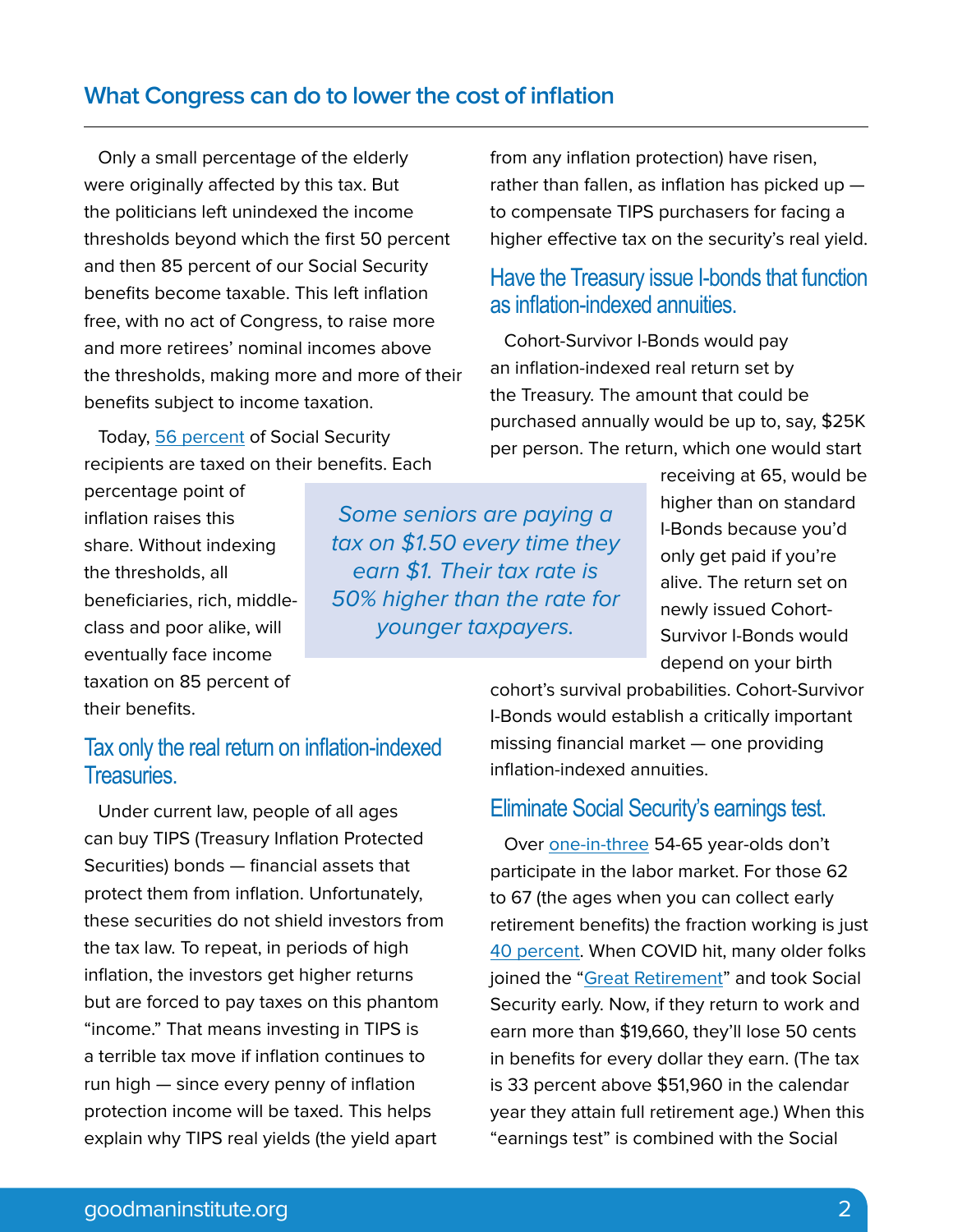

Security benefits tax and regular income and payroll taxes, senior workers can face astronomically high marginal tax rates — [even](https://www.goodmaninstitute.org/wp-content/uploads/2016/10/BA-115.pdf)  [exceeding 90 percent](https://www.goodmaninstitute.org/wp-content/uploads/2016/10/BA-115.pdf).

Ironically, Social Security eventually reimburses most seniors for the loss of benefits due to the earnings test via its arcane Adjustment of the Reduction Factor they think they are being taxed to death because they have no clue about the ARF adjustment. Eliminating the earnings test would clearly [make the government money](https://www.nytimes.com/2015/08/15/opinion/let-older-americans-keep-working.html?_r=0%7Bc2b7f9f15255a3acb8f16c7bd76768367dd7acfe345c520b289b1ff4166909f9%7D20). The elderly's increased earnings would be subject to both federal income and FICA taxation.

Eliminate Social Security's (FICA) payroll tax for everyone over the full retirement age.

(ARF) provision. The reimbursement comes in the form of a permanently higher benefit level starting at full retirement age. In other words, the

Seniors can lose 50 cents in Social Security benefits every time they earn a dollar of wage income.

Why is the government collecting a 12.4 percent payroll tax from people who, in general, have little to gain in higher benefits from paying

government taxes you today and then gradually returns the money after you hit full retirement age.

The earnings test is surely leading millions of early retirees to permanently retire because more Social Security FICA taxes? This reform would likely more than pay for itself in the form of higher federal income taxes.

These reforms are important even with moderate inflation. With today's very high inflation, they can be a life saver for many.